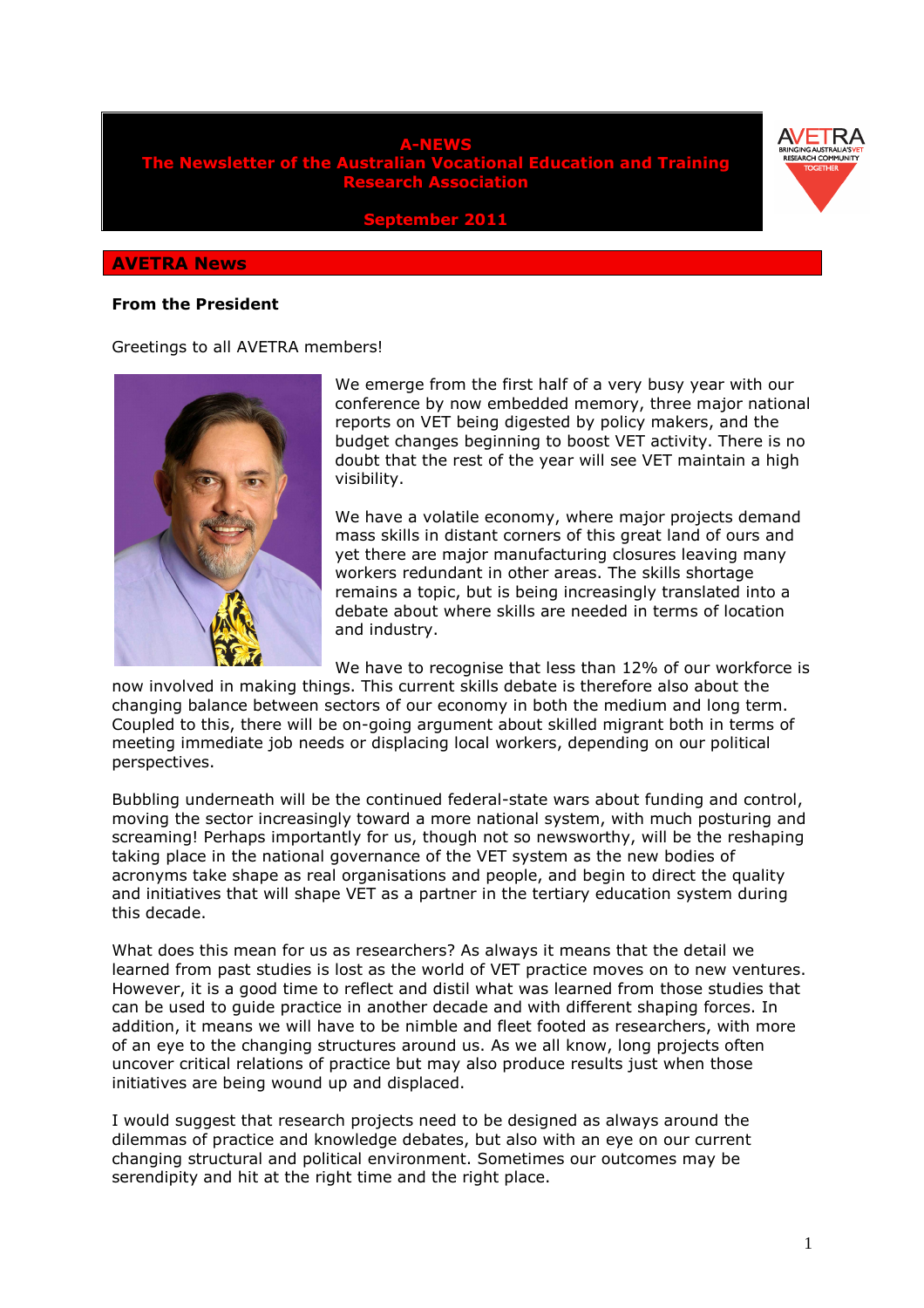I think it is at least in our power to plan our ventures so that we are linking our local field work to areas of policy debate that may be enduring and be sustained so that our research might make a future contribution.

*Llandis Barratt-Pugh President of AVETRA, Edith Cowan University, September, 2011.* 

# **AVETRA Member News**



October is just around the corner and so is the season of OctoberVET! This is the name given to a series of events in local communities designed to showcase VET research and stimulate thinking about VET. OctoberVET events can be seminars, interactive workshops or informal conversations which focus on recent and topical VET issues and/or projects.

OctoberVET broadens the activities of AVETRA beyond its annual conference in one location, to provide State and Territory-based forums for a wide range of community participants. VET researchers and practitioners in each community organise the particular location, timing, focus and specific activities for their event. For more information, go to http://www.avetra.org.au and select the OctoberVET pages.

Convenors have been busy liaising with their local VET communities, identifying themes with local relevance, and attending to organisation. So far we have details of seven events to share with you. Details of other events being planned for Canberra, Adelaide, Hobart and Melbourne will be circulated when they become available.

There is still time to put on an OctoberVET event in your area!

Get in touch with the National OctoberVET Coordinator, Steven Hodge (steven.hodge@deakin.edu.au or (03) 5227 1489, if you have any ideas or questions about running an OctoberVET event.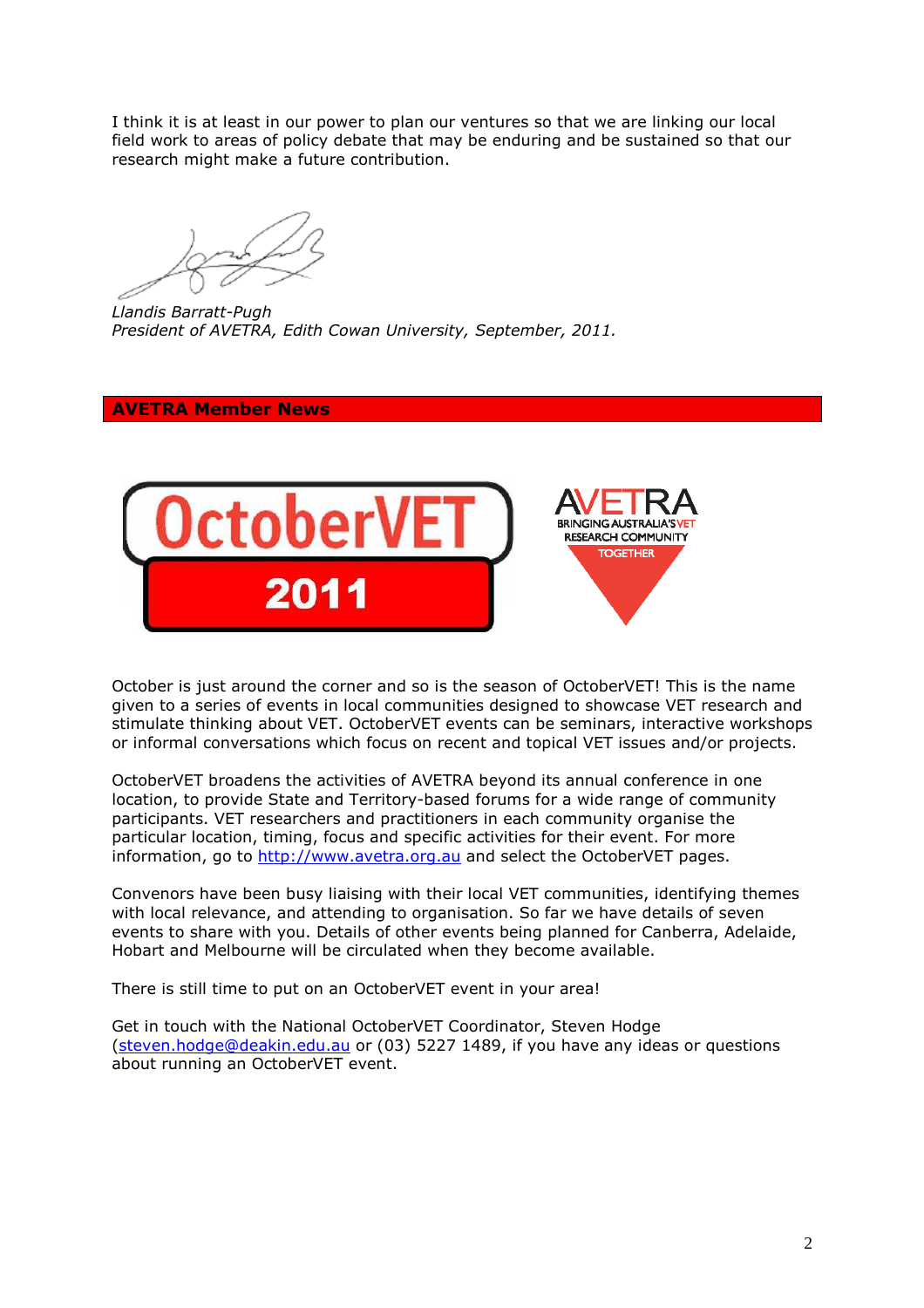## **Details of confirmed events:**

| <b>Theme &amp; Location</b>                                                                                                                                             | <b>Date &amp; Times</b>                       | <b>For more information</b><br>contact                                                                                 |
|-------------------------------------------------------------------------------------------------------------------------------------------------------------------------|-----------------------------------------------|------------------------------------------------------------------------------------------------------------------------|
| <b>Views On VET: New Realities,</b><br><b>New Perspectives</b><br><b>Sunshine Coast TAFE</b><br>Mooloolaba Campus, 34 Lady<br>Musgrave Drive Mountain Creek             | 4 October<br>8.00m-4.00pm                     | <b>Tracy Singh</b><br>tracey.singh@det.gld.gov.au                                                                      |
| <b>Skills for Prosperity: The</b><br>challenges ahead<br><b>Charles Sturt University</b><br>Wine & Food Centre, Wagga Wagga<br>Campus                                   | 19 October<br>$10.30$ am-<br>2.30pm           | <b>Wendy DeLuca</b><br>wdeluca@csu.edu.au                                                                              |
| <b>Skills for whose prosperity?</b><br>Critical agendas for research in<br>workplace learning<br>University of Technology, Sydney                                       | 28 October<br>Times to be<br>confirmed        | Keiko Yasukawa<br>keiko.yasukawa@uts.edu.au                                                                            |
| <b>Current VET Research in WA: A</b><br><b>Review by VET Researchers</b><br>West Coast TAFE, Joondalup                                                                  | <b>3 November</b><br>12.30pm-<br>4.00pm       | <b>Llandis Barrett-Pugh</b><br>l.barratt pugh@ecu.edu.au<br><b>Priscilla Shorne</b><br>priscilla.shorne@wcit.wa.edu.au |
| <b>The VET Profession: Beyond</b><br>2011<br>Deakin University, Geelong                                                                                                 | <b>4 November</b><br>Times to be<br>confirmed | <b>Lauri Grace</b><br>lauri.grace@deakin.edu.au                                                                        |
| <b>VET Research Methodologies</b><br>and International Students and<br><b>VET</b><br><b>Charles Darwin University</b><br>Main Lecture Theatre, Building Blue,<br>5.1.01 | 11 November<br>8.30am-3.15pm                  | <b>Alicia Boyle</b><br>alicia.boyle@cdu.adu.au                                                                         |
| <b>VET and Social Inclusion</b><br>University of Ballarat<br>TBA                                                                                                        | 11 November<br>9.15am-1.00pm                  | <b>Erica Smith</b><br>e.smith@ballarat.edu.au                                                                          |

## **Reviewing Processes for the 2012 AVETRA Conference**

The Conference Committee and a number of members of the AVETRA Executive have been working on making the guidelines for the submission of abstracts for the Conference, and the subsequent reviewing of papers, a more transparent and clear process for all involved. We have approached this task by collecting samples from other research organisations and from other publications, and by selecting those guidelines and criteria that have particular relevance for AVETRA.

The review process is a contested one as the professional integrity and expertise of the reviewer needs to be balanced against the need for transparency and accountability. This is particularly the case if you are the person (or persons) who are submitting a paper for peer review. Information and helpful feedback on your work is critical. It is also the case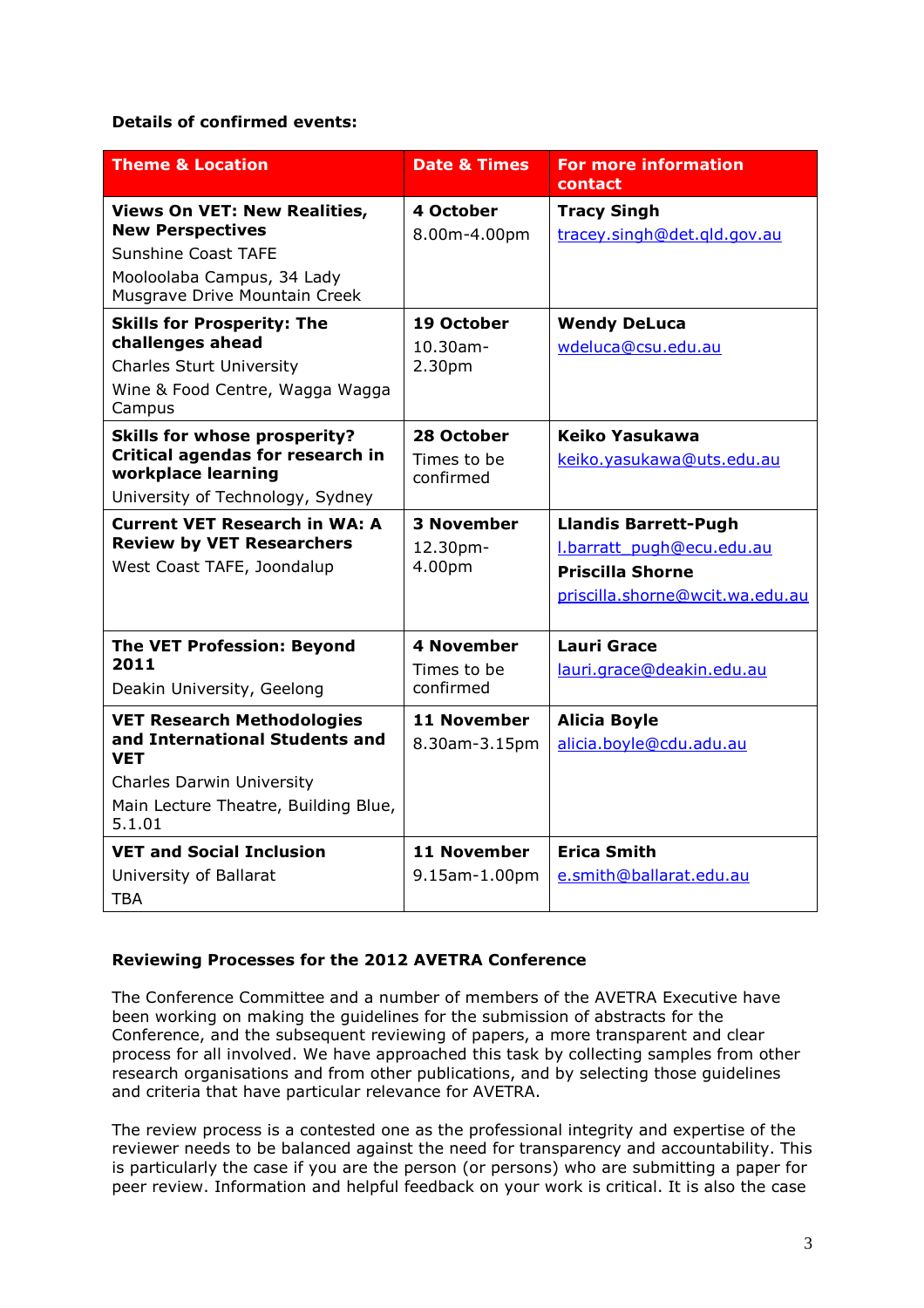that AVETRA is committed to supporting the work of new researchers in the field. In this case peer review needs to be a supportive and encouraging experience where feedback is provided in constructive and capacity building ways.

We have identified the critical components that go to make an acceptable paper for the Conference. We have separated these so that the essential criteria are explicit for authors. These include: a clear and focussed introduction, a conceptual framework that is relevant and coherent, a research design and methodological framework that is clear and justified, data analysis that is systematic and logical, a discussion that relates to all the preceding criteria, and a conclusion that is clear and focussed. The paper should make a contribution to the body of knowledge about VET and the usual protocols relating to spelling, grammar and referencing apply.

When the work is completed it will be available for all authors on the AVETRA web site in preparation for the submission of abstracts. We are hopeful that this work will encourage more researchers to contribute their work to the Conference by making the abstract and paper review processes clearer and less daunting for everyone. It is also the case that AVETRA Executive members are available to provide support if this is needed.

The Conference in 2012 will be held in Canberra and we are hoping for a great turn out of new and experienced researchers who can all benefit from the exchange of ideas and research results. See you there!

*Roslin Brennan-Kemmis* 

### **AVETRA's Online Membership Portal**

We are pleased to announce that AVETRA members can now pay their subscriptions online via credit card on the AVETRA website!

AVETRA has developed a new 'members area' of the website where you will be able to update your subscription details and pay online via credit card for future subscriptions.

In addition, the latest AVETRA publications such as 'ANews' and 'Research Today' can also be viewed online exclusively by members only in the members section.

If you are interested, go to http://www.avetra.org.au/amember/ to access the member's only section. You would have received your log-in and password from the AVETRA Secretariat earlier this month, but if you are having any problems logging in please don't hesitate to contact them on the details below.

Please sign-up a member today and encourage them to Join AVETRA by applying online at http://avetra.org.au/membership/how-to-join.

*Doug Wiles*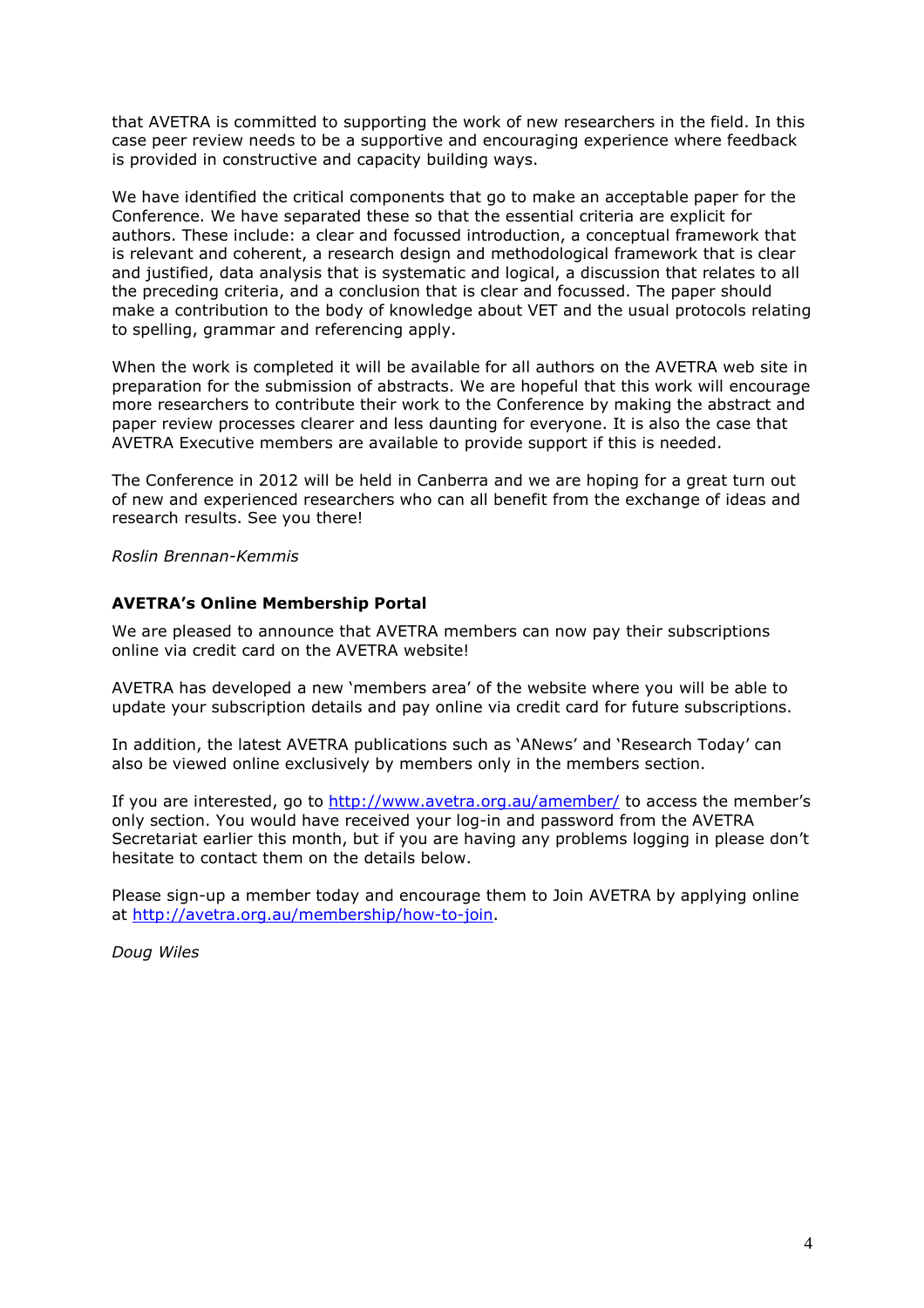### **Vietnam fellows attend AVETRA Conference**



The University of Newcastle, School of Education and their partner in Vietnam, Can Tho University were successful in receiving funds from AusAID to bring eight Fellows from Vietnam to Australia this year. The Fellows are from the School of Education at Can Tho as well as Dong Thap University, and Dong Thap Technical Vocational High School in Vietnam.

The Australian Leadership Awards (ALA) Fellowships aim to develop leadership, address priority regional development issues, and build partnerships and

linkages between Australian organisations and partner organisations in developing countries.

The Fellows' focus is on reform of vocational education and training in the Mekong Delta Region of Vietnam. They also wanted to look at particular development issues such as quality of vocational education delivery, teacher support and strengthening the linkage between technical vocational educational institutes and industries, businesses and the community in their region.

Attending the AVETRA conference, held in Melbourne this year was a great start to the Fellowship. The conference provided such a broad landscape of VET in Australia and was definitely a springboard for developing ideas and meeting colleagues from VET organisations in Australia. A special welcome for international delegates from the President of AVETRA was very well received. Many other Australian organisations welcomed the Fellows through their doors during their three week stay and shared their knowledge and experience. We are most grateful and proud of the VET community in Australia for their generosity.

The partnership will continue as the Fellows have recently taken up membership of AVETRA and look forward to an ongoing relationship with all their Australian colleagues, including Ruth Wallace, the current Vice President of AVETRA, who will be visiting Vietnam later this year to collaborate with the Fellows in looking at a range of areas including innovative and sustainable VET program delivery.

*Photo above: AVETRA conference dinner: from L to R: Dr De De V. Nguyen (Vice Rector, Dong Thap University), Ms Thao Ngo (Can Tho University), Dr Barry McKnight (Conjoint Fellow, School of Education, University of Newcastle), Ms Diem Huynh (Can Tho University), Dr Alicia Boyle (AVETRA Executive), Dr Ruth Wallace (AVETRA Executive)*

*Donna Hensley, School of Education, University of Newcastle* 

#### **Research and VET News**

#### **VET teacher-training in Australia and its links to research**

This article provides a little information about the VET teacher-training effort in Australian universities and how it intersects with VET research. Around a third of Australian universities provide VET teacher-training courses, better equipping VET practitioners to undertake their complex and demanding work.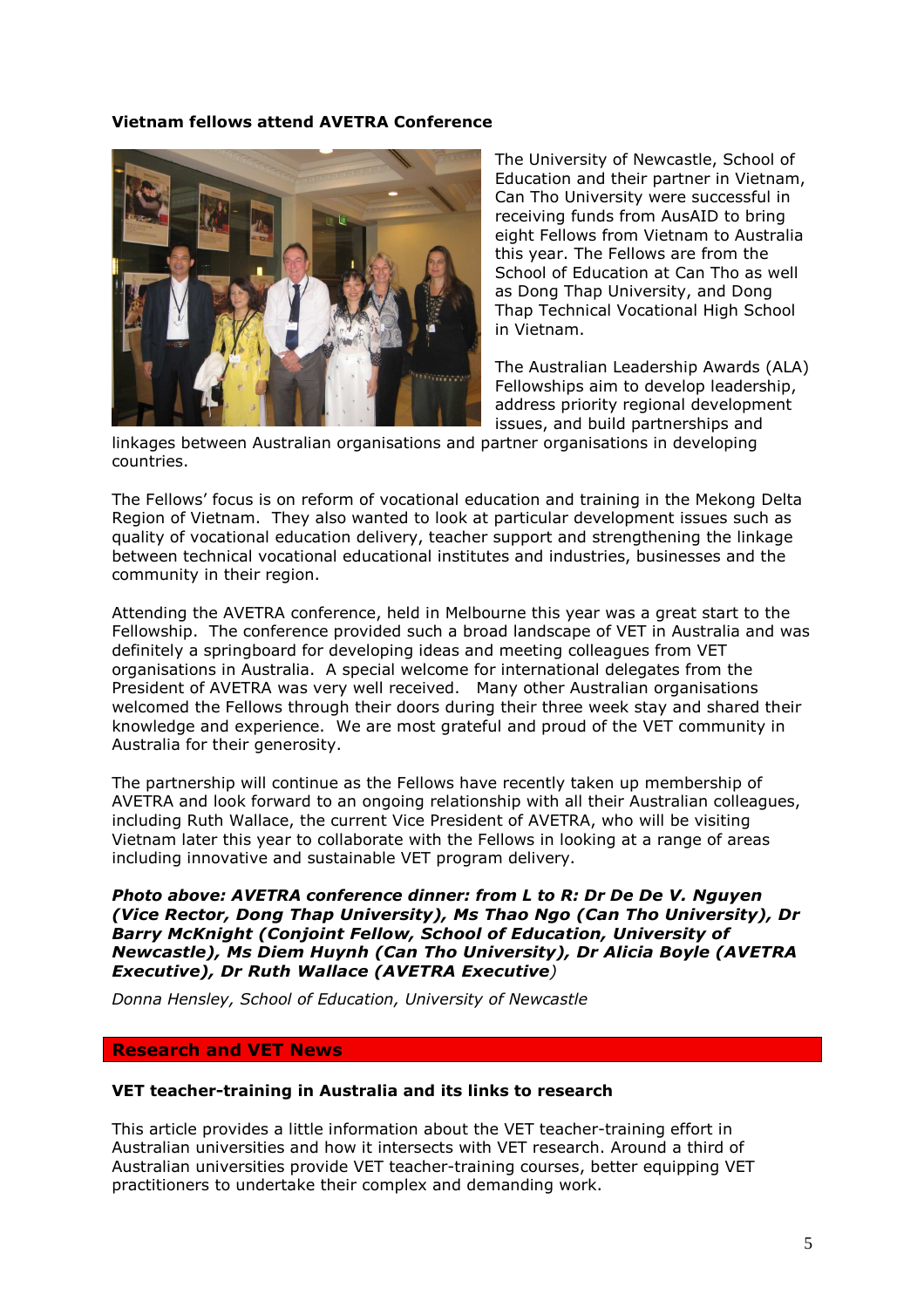Why is teacher-training of interest or importance to a research organisation? There are several reasons.

Universities can very rarely afford to employ people to research only; academics also teach on courses. Thus the VET research effort from universities is undertaken mainly by academics who also teach on VET teacher-training courses, mostly in Faculties of Education, with a smaller number in Business schools. In school-teaching, every practitioner in the public system is required to undertake a degree, and so there are very large numbers of students in universities, large bodies of academics in that area and hence a great number of potential researchers. In VET teaching, there is currently no formal requirement for a degree to practice, and so the numbers of students and hence of VET academics are small. It is important for AVETRA to nurture this small population of academics and to do what it can to grow it.

Teacher-training at universities is also a way of growing the population of practitionerresearchers; with a university degree or post-graduate qualification behind them, practitioners are much better equipped to understand the nuances of the debates in VET and to undertake research. In their studies, whether face-to-face or on-line, practitioners debate among themselves, and inform each other and their lecturers.

Finally, VET teacher-training is a prime way of disseminating the large and high-quality body of Australian and international VET research to current and future practitioners. It's arguably the most important method of dissemination, and one that is often overlooked in debates about research impact.

The universities delivering VET teacher-training have now gathered into a working group of the Australian Council of Deans of Education. This group has been active during 2011 and is holding a national workshop in September, part of which involves a stakeholder forum where VET and industry will be telling us what they would like to see in university VET teacher-training courses.

For further information about the initiative or about VET teacher-training courses at universities throughout Australia, please contact Erica Smith on (03) 5327 9665 or e.smith@ballarat.edu.au

*Erica Smith* 

#### **Excellence and impact: nominate top VET researcher for award**

Nominations are still open for the 2012 Vocational Education and Training (VET) Researcher of the Year Award.

Sponsored by the National Centre for Vocational Education Research (NCVER), the award aims to recognise a VET researcher's significant contribution to policy or practice in the national training sector.

Dr Tom Karmel, Managing Director, NCVER said the award aims to promote VET research.

"We shouldn't underestimate the importance of good research, nor its impact. From governments to providers, from teachers to students, there is a need for research that improves our understanding of education and training and its links with the broader economy and our society", said Dr Karmel.

"I invite nominations for researchers who have made an outstanding contribution in this area".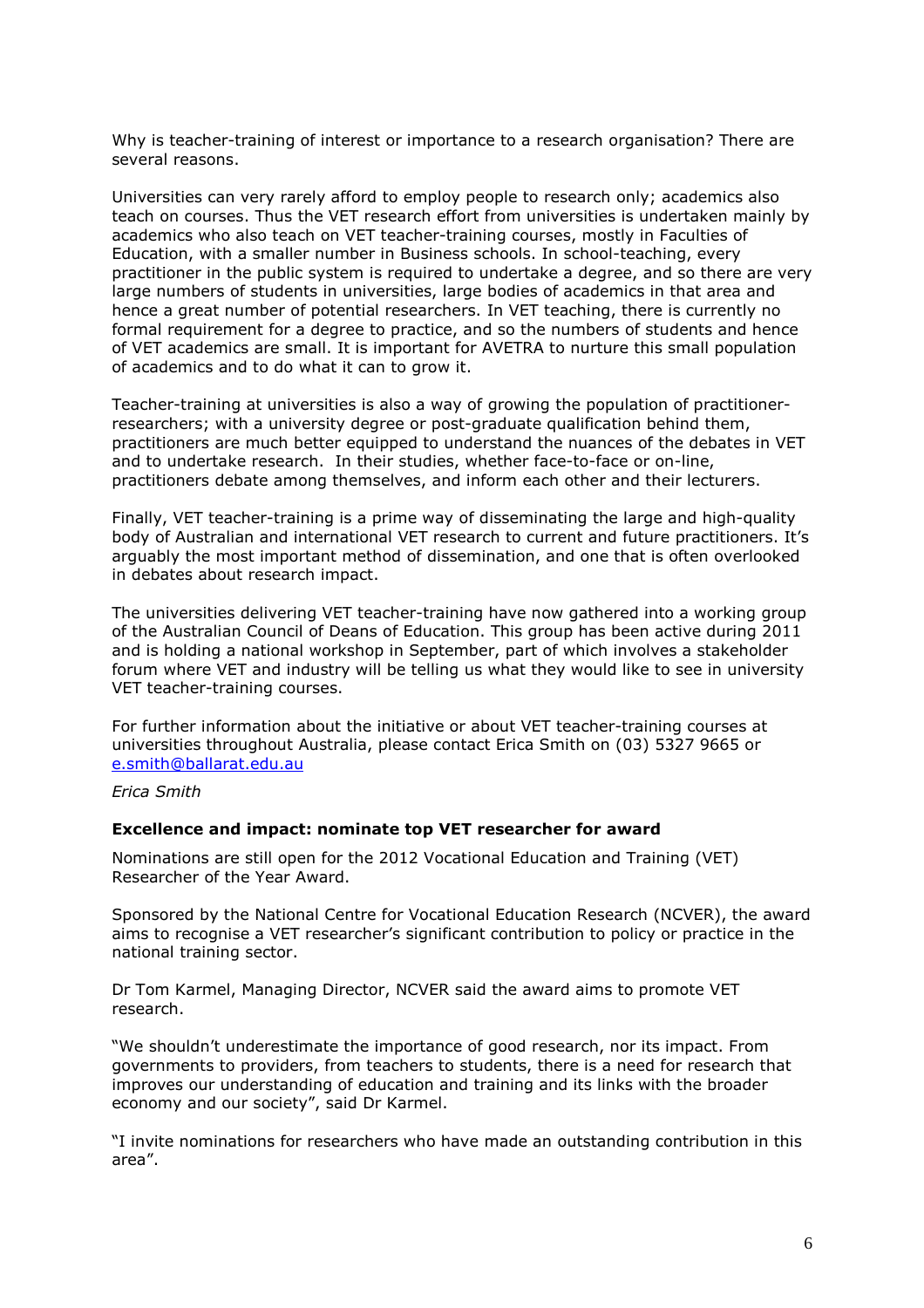Nominations for the award close Friday 30 September 2011.

The 2012 award winner will be announced in December 2011 and presented with a cash prize of \$5000 to support their research career. The winner will also be invited to deliver a paper as a keynote address at next year's  $21<sup>st</sup>$  National VET Research Conference.

Copies of the award guidelines are available from: www.ncver.edu.au/research/opportunities.html

*Phil Loveder* 

# **A MINUTE WITH Hugh Guthrie**



Hugh is a Principal Research Consultant at NCVER. He has been with NCVER for nearly 25 years now, having joined the organisation in 1987 from the Education Unit at RMIT University. He has 30 years experience as a researcher in the VET sector and was one of the founding members of AVETRA. He is about to take up a six-month position as a Research Fellow working in Berwyn Clayton's centre at Victoria University.

**I first got interested in VET research in** the early 1980s when I moved from Flinders University to RMIT. Funnily enough I applied for a job at the TAFE National Centre for Research and Development, NCVER's predecessor, but was told I did not know enough about vocational education. WELL! Then I discovered this wonderful thing called TAFE on moving to RMIT, and worked on a range of research and evaluation projects as well as consultancies. Most were concerned with research which underpinned the development of

teaching programs and curricula. It was fascinating.

**Two people who inspired me most to conduct research** were Norm Henry, the Director of the Education Unit at RMIT and Peter Thomson, the deputy director at the TAFE National Centre. Both were inspirational and it was Peter in particular who eventually had me head hunted to the National Centre. There, and over the years, I have had the privilege of working on a diversity of research projects related to the myriad of issues confronting the VET sector and the many who depend on it. This has been a rewarding experience because at NCVER you need to master breadth, not so much depth. That has a value. And I have met and worked with so many interesting people along the way.

**The areas of VET research that interest me most are** the VET workforce, its work and professional development as well as VET program design and the associated teaching, learning and assessment processes. More recently, I have got more involved in international education issues.

**Research methodologies I use are** generally qualitative, but I enjoy working with others to look at the richer picture mixing the methods can bring. Working at NCVER has helped me value the data that NCVER and other organisations hold, and how that can be mixed, matched and used. What I enjoy most are methodologies that help you take the pulse and judge the health of policy and practice. But that is the evaluator in me coming out!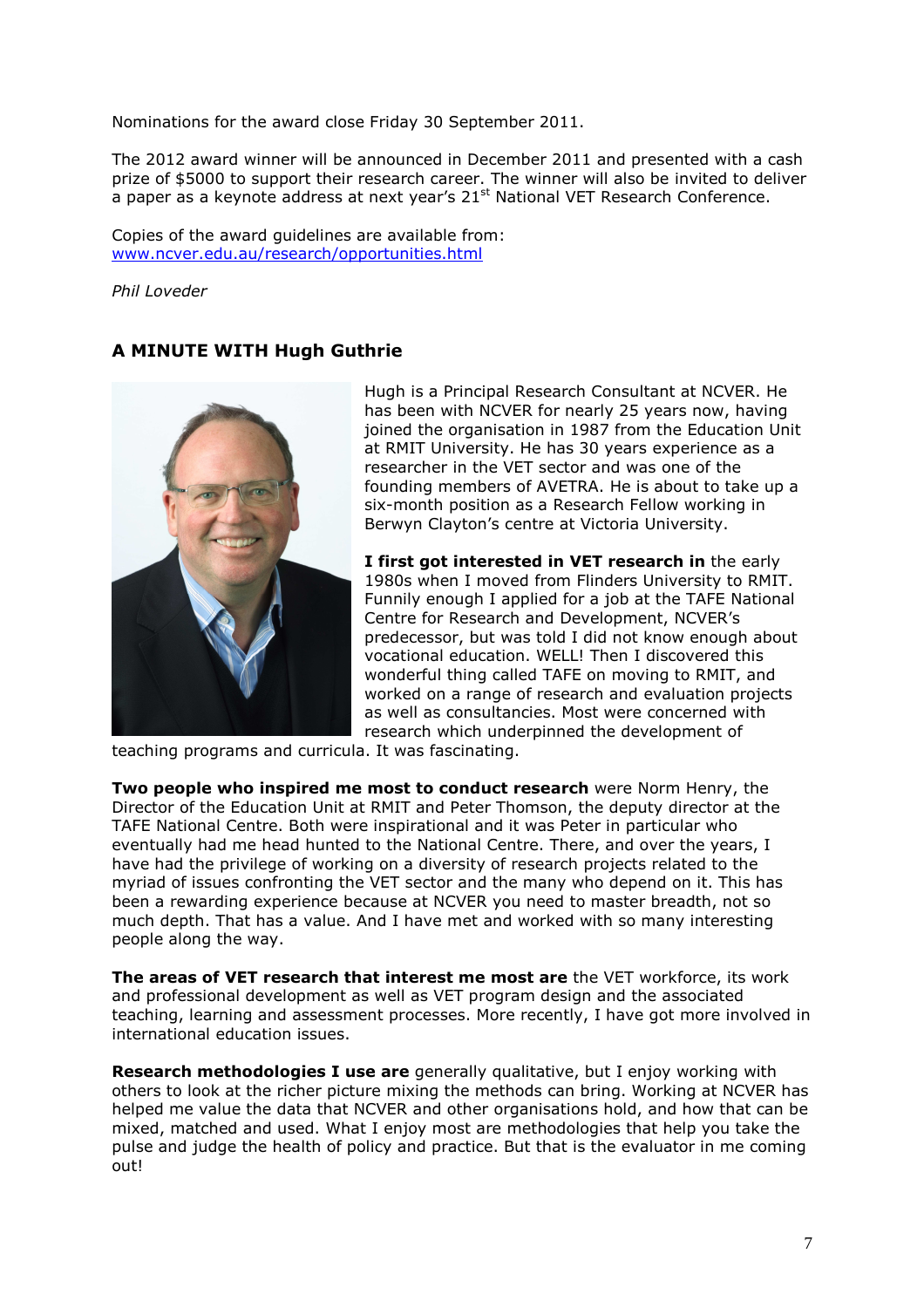**The most interesting piece of VET research I have conducted** is a hard call, but I think it would have to be the work on initial teacher training that has just been published. It has wound up being so timely, and it has been heartening to see the interest in it from its earliest days. It has also made me realise that we have still only just scratched the surface of how VET's teachers and trainers are recruited and developed. It also took me back to some work I was involved with in the early 1990s when the TAFE National Centre conducted a national review of TAFE teacher preparation and development.

**Currently I am working** with Berwyn to look at the feasibility of establishing a national VET professional body that was proposed in Leesa Wheelahan and Gavin Moodie's report on VET teacher quality, and the forms such a body might take.

*Each edition of AVETRA News will feature a special interview with a VET researcher. If you are interested in being featured or you know someone who might – please get in touch with either Sarojni Choy or Phil Loveder.* 

#### **Conferences and other Events**

#### **WorldSkills London 2011, 19 September – 9 October, 2011.**

The world's largest international skills Competition is in London.

Around 150,000 visitors are expected to attend the Competition, which takes place from 5-8 October at ExCeL London. Visitors will be able to see 1,000 talented young people from across the globe battle it out to be the world's best in 46 different skills competitions – ranging from mobile robotics, computer-aided design and engineering to landscape gardening.

This huge international event will provide a unique, amazing and inspiring experience. As well as seeing skills in action, visitors will be able to 'Have a Go' at different jobs and careers; get expert careers information, advice and guidance; and visit the 'Make it Happen' interactive exhibition provided by top employers, training providers and career organisations.

In the lead up to the event, the WorldSkills London 2011 'Have a Go' campaign aims to provide one million opportunities for people across the UK to try a new skill. Have a Go is a fun, interactive way of getting people involved in skills, culminating in a three-week skills festival from 19 September to 9 October.

Find out more about WorldSkills London 2011 by visiting the following website" http://www.worldskillslondon2011.com

### **AUSTAFE 2011 Conference, 12 – 14 October 2011, Novotel Canberra, ACT.**

The '20-20 Vision' conference will explore what the future holds for the VET and Tertiary sectors in Australia. A range of International and National speakers will address the impact of future changes. Further details at: http://www.austafe.edu.au/\_news/20-20vision-2011-austafe-national-conference-canberra-12-14th-october-2011/0ed9d701- 0148-4867-9875-660164f2b833

#### **Australasian Association for Institutional Research (AAIR) Forum "Let the sunshine in", 9-11 November, 2011, Sea World Resort, Gold Coast**.

This year's forum will focus on engaging and challenging perceptions about what is and what will be as institutions continue to move through these interesting times. The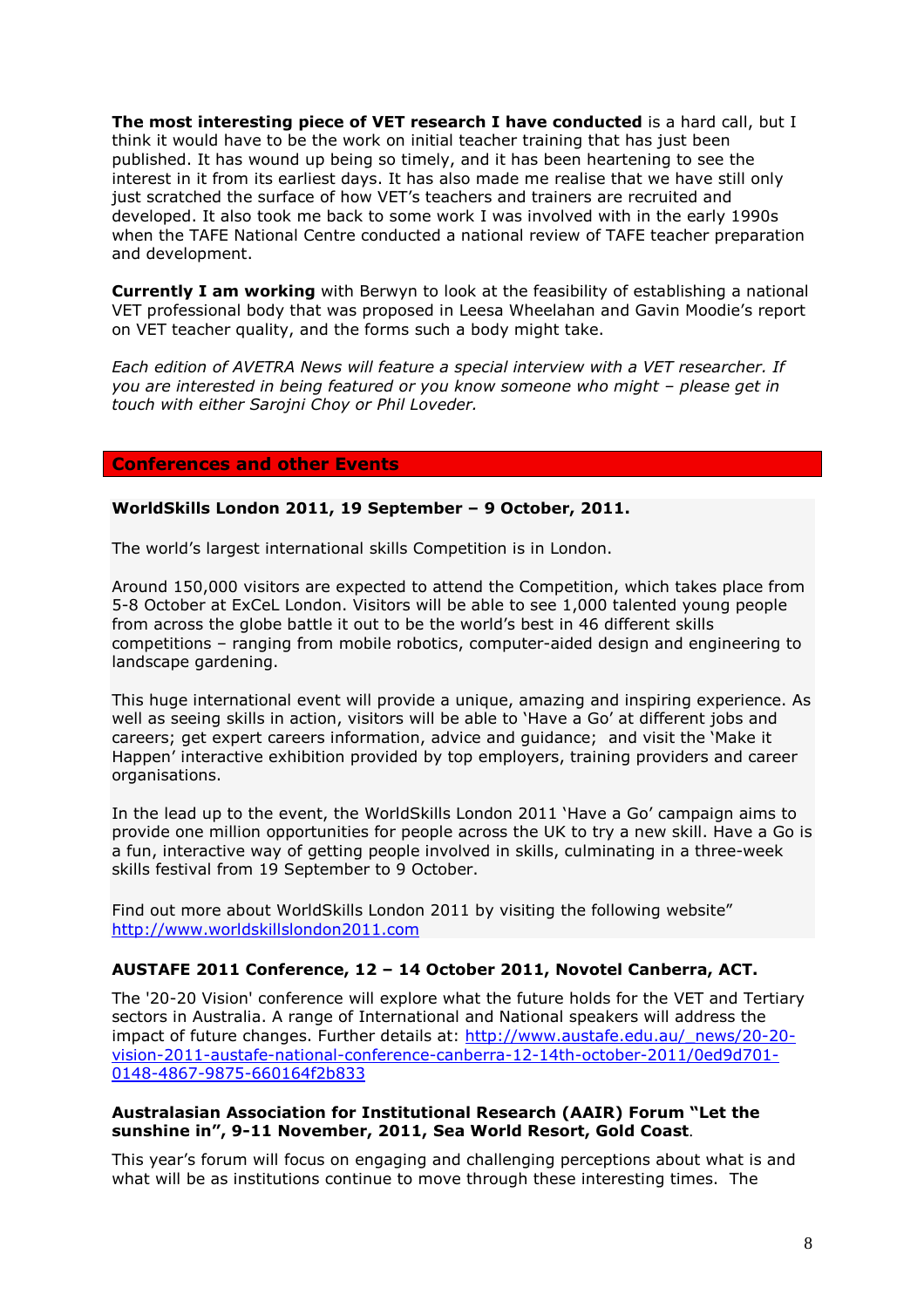Forum will also include the AAIR Special Interest Groups to provide focus and support for their members.**More details at: http://www.leishmanassociates.com.au/aair2011/index.php** 

### **Australian Training Marketing Association conference (ATMA), 9-10 October, 2011, William Angliss Conference Centre, Melbourne**

Explore and discover ideas to adapt, respond and thrive in the highly competitive Vocational Education and Training (VET) market. ATMA Survival of the Fittest provides the opportunity to learn from best practice marketing and business development activities to best position VET Providers in the current climate. Further details at: http://www.atmaltd.com.au/conference/2011

## **3 rd Annual Vocational Education Summit**, **21 - 22 November 2011 Rendezvous Hotel Melbourne**

The summit will discuss how the VET sector can retain its identity within multi sector arrangements, highlight case studies on successful engagement with industry, address the role of foundation skills in VET to ensure transferable skills and provide insights into the right VET models to ensure workforce needs are met. Details are available at: http://www.iir.com.au/conferences/education/vocational-education-summit

## **7 th Research Work and Learning Conference, Shanghai, China Normal University, Shanghai, PRC, 4-7 December, 2011**

The goal of the conference is to facilitate communication between scholars and practitioners in the field of researching work and learning and its relevant areas across the globe. This conference will contribute significantly to the relevant academic knowledge production, the development of graduate education, and the professionalization of the field. More information about this conference is available at: http://www.rwlecnu.org

#### **Society for Research into Higher Education (SRHE), Positive futures for higher education; connections, communities and criticality, 7-9 December, 2011 Celtic Manor Hotel, Newport Wales U.K. and New Researchers' conference 6-7 December, 2011**

The 2011 SRHE Annual Research Conference will be held on 7- 9 December 2011 and, by popular request from previous delegates, is returning to the Celtic Manor Resort near Newport in South Wales. Celtic Manor, set in 1400 acres of parkland in the stunning Welsh USK Valley, is one of the finest conference venues in Europe offering state of the art conference facilities, accommodation for all conference delegates and extensive and exclusive spaces for delegates to network. The conference will be preceded by a newer researchers' conference. More details at: http://www.srhe.ac.uk/conference2011

### **3 rd World UNESCO Congress on Technical and Vocational Education and Training (TVET) in April 2012 in Shanghai, PRC**

China is planning the third World Congress on TVET for April, 2012. The previous congresses were in Melbourne, Australia and Seoul, Korea. More details as they become available.

## **2012 RC33 Eighth International Conference on Social Science Methodology**

The RC33 Eighth International Social Science Methodology will be held in Sydney, Australia. The dates for the conference are 9 - 13 July, 2012. Details at http://www.acspri.org.au/conference2012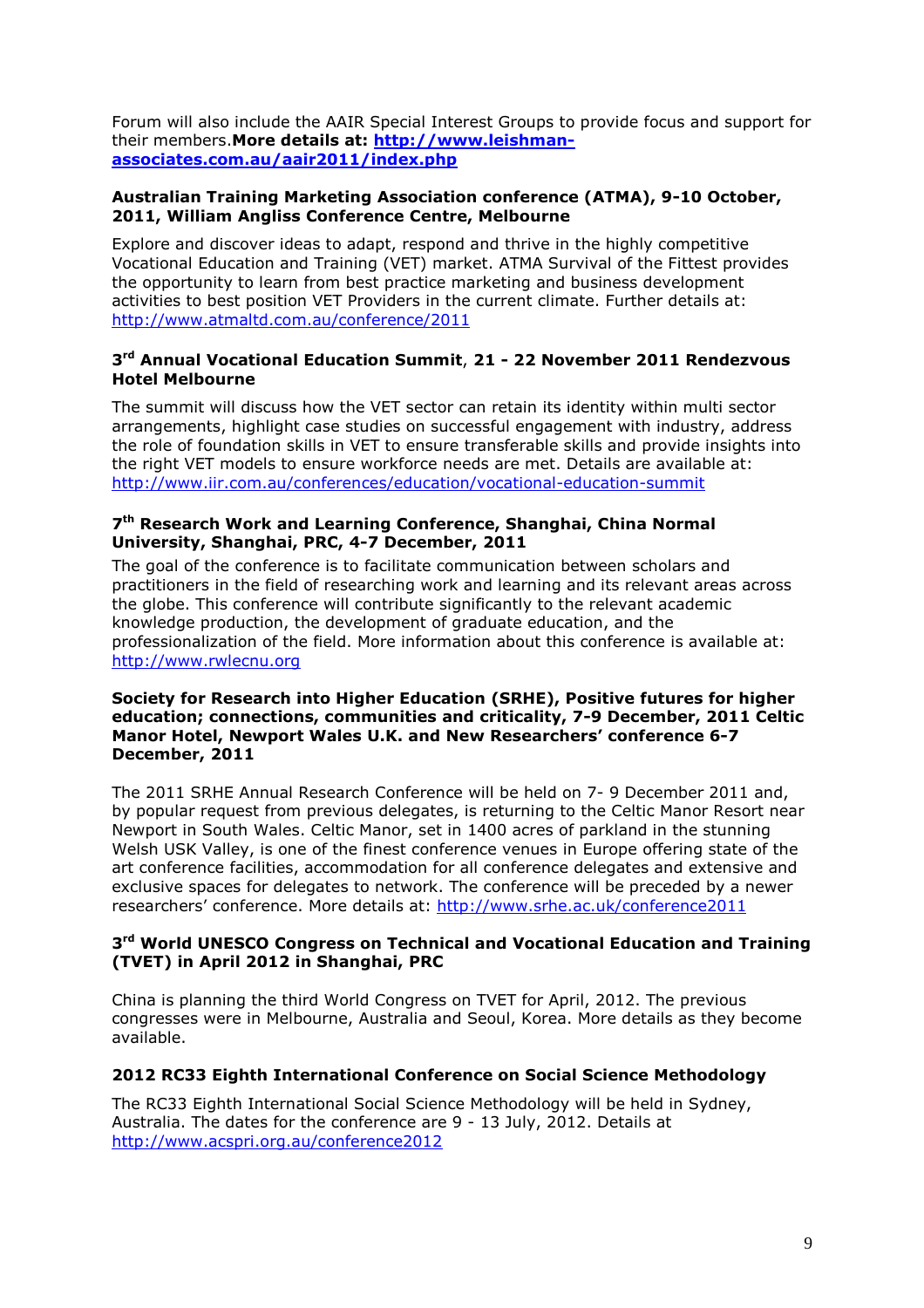#### **Recent Publications**

#### **Saito, M and Capelle, Frank van, 2011, Monitoring the quality of education: exploration of concept, methodology, and the link between research and policy. Bradford, England: Emerald Group Publishing.**

The main aim of this chapter is to argue that a sound conceptualization and methodology for measuring the quality of education is a necessary, but not a sufficient, condition for establishing a link between research and policy to improve the quality of education. The following elements have been provided to support this argument: (1) a literature review of the different concepts and methods of measuring the quality of education that are in place internationally, as well as their importance; (2) a UNESCO desk review of 35 developing countries to compare the way educational quality is featured and monitored in National Education Sector Plans (NESPs); and (3) case studies of two developing countries focusing on the implementation of research to measure the quality of education, its impact, and the link between research and policy. It was found that the quality of education is recognized as an important factor in most NESPs, but it has not been defined, measured, or interpreted in a consistent way. Furthermore, while sophisticated and innovative methodologies have already been developed to measure the quality of education, the processes of linking research results with policy still seem to be at a developmental stage. This is a challenge not only for researchers and policy makers, but also for development partners to ensure that (i) policy and planning become more firmly grounded in objectively verifiable scientific evidence and (ii) through its impact on policy and planning, research leads to improvements in the quality of education.

*We are always keen to highlight research being done by our members. If you would like to have a piece of research featured – please get in touch with either Sarojni Choy or Phil Loveder.* 

### **About AVETRA**

AVETRA is the peak professional association for VET researchers. Its ability to be a sustainable and viable association depends on its membership. Members are urged to continue their membership and to encourage their colleagues to join AVETRA. AVETRA services include:

- An annual VET international research conference
- Two editions of *International Journal of Training Research per annum*
- The quarterly AVETRA e-newsletter with the latest news in the VET sector as well as VET research.
- The new *Research Today* publication twice a year.
- OctoberVET workshops organised by AVETRA members in centres as widely spread as Perth, Darwin, Townsville, Brisbane, Sydney, Melbourne and Adelaide.
- The AVETRA website with VET research links and information
- Awards for VET researchers including the joint award with TAFE Directors Australia, the Berwyn Clayton Award, The Ray Barker Award, and the AVETRA Best paper Award.

HELP AVETRA help VET research and join now if you are not a member. Full **\$160** (GST inclusive) and Student memberships **\$80.00** including GST are available.